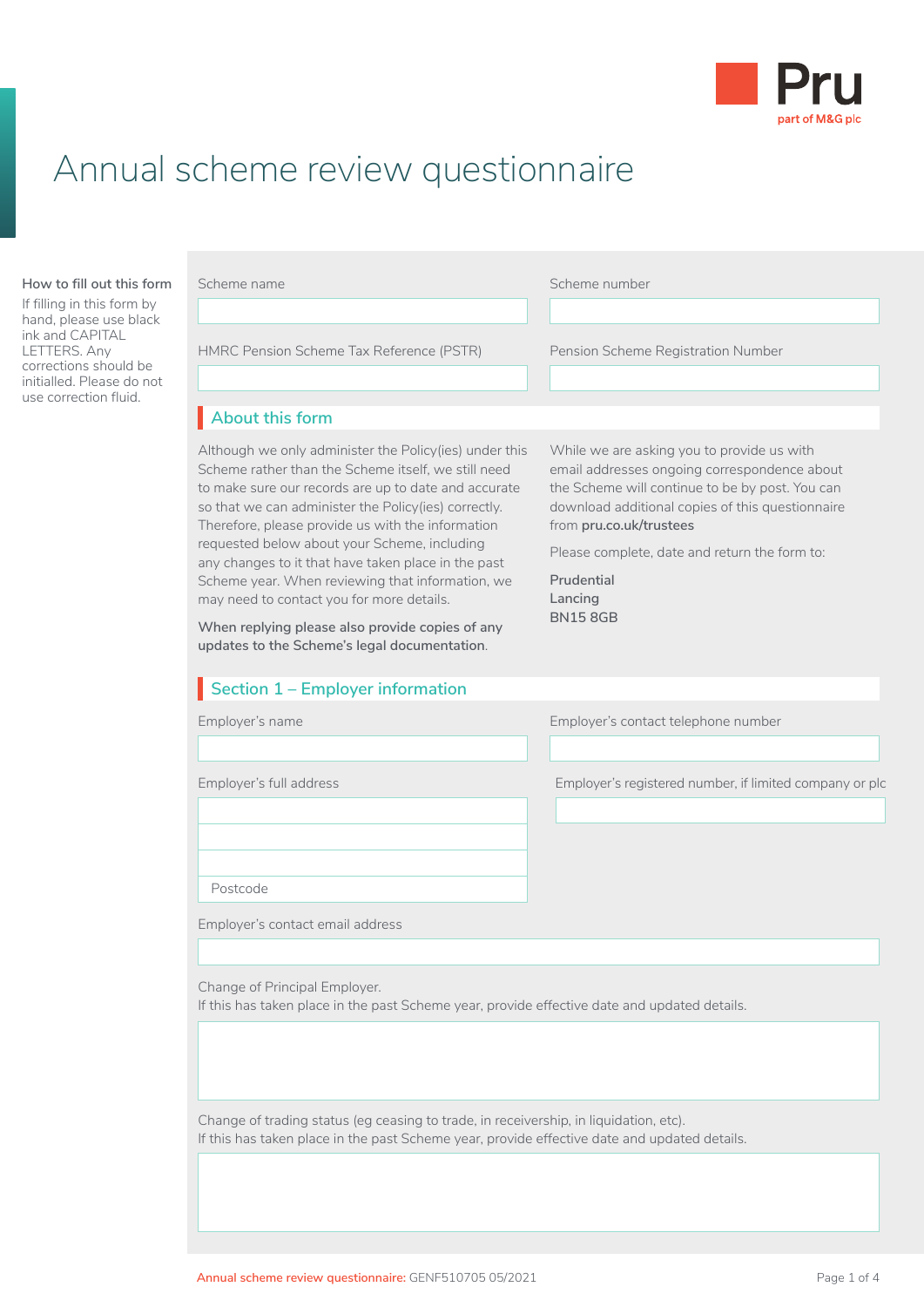## **Section 1 – Employer information – continued**

Change of employer status (eg sole trader to partnership, or limited company to plc). If this has taken place in the past Scheme year, provide effective date and updated details.

If the employer is a partnership, have any of the partners changed? If this has taken place in the past Scheme year, provide effective date and updated details, include their names and addresses.

| Section 2 - Trustee information                                                         |                                                                                         |
|-----------------------------------------------------------------------------------------|-----------------------------------------------------------------------------------------|
| Trustee's full name                                                                     | Trustee's contact telephone number                                                      |
|                                                                                         |                                                                                         |
| Trustee's full address                                                                  | Trustee's registered number, if limited company or plc                                  |
|                                                                                         |                                                                                         |
|                                                                                         |                                                                                         |
| Postcode                                                                                |                                                                                         |
| Trustee's contact email address                                                         |                                                                                         |
|                                                                                         |                                                                                         |
| Trustee's full name                                                                     | Trustee's contact telephone number                                                      |
|                                                                                         |                                                                                         |
| Trustee's full address                                                                  | Trustee's registered number, if limited company or plc                                  |
|                                                                                         |                                                                                         |
|                                                                                         |                                                                                         |
| Postcode                                                                                |                                                                                         |
| Trustee's contact email address                                                         |                                                                                         |
|                                                                                         |                                                                                         |
| Provide the following information about any changes to Trustees in the past Scheme year |                                                                                         |
| Effective date of change                                                                | Nature of change - appointment or resignation                                           |
| D M M Y<br>Y<br>Y<br>Y                                                                  |                                                                                         |
| Trustee's full name                                                                     | Trustee's registered number, if limited company or plc                                  |
|                                                                                         |                                                                                         |
| Trustee's full address                                                                  | Confirmation if a copy of deed is enclosed;<br>records cannot be updated without a copy |
|                                                                                         |                                                                                         |
|                                                                                         |                                                                                         |
| Postcode                                                                                |                                                                                         |
| Please continue on a separate sheet of paper, if necessary.                             |                                                                                         |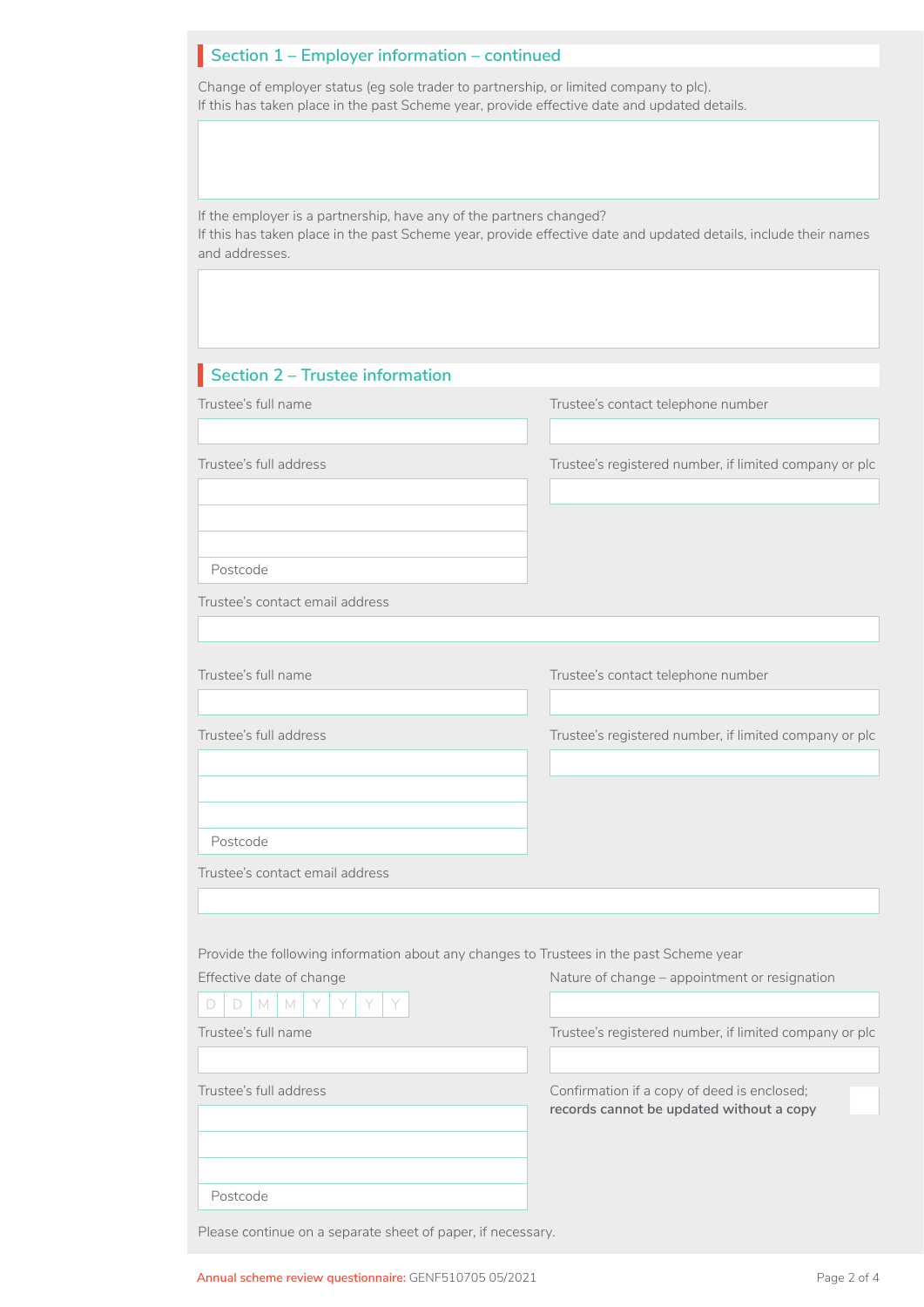| <b>Section 3 - Declaration</b>                                                                                                                                                                                                                          |                                                                                                                                                                                                                                          |
|---------------------------------------------------------------------------------------------------------------------------------------------------------------------------------------------------------------------------------------------------------|------------------------------------------------------------------------------------------------------------------------------------------------------------------------------------------------------------------------------------------|
| Once this document has been fully completed, the<br>following declaration must be signed by:<br>The Employer and by all Trustees of the Scheme<br>(or their authorised representatives), in the<br>space provided.<br>Please remember to date the form. | We undertake to inform Prudential immediately:<br>of any change of name and/or address of any<br>(i)<br>employer or Trustee;<br>any change of employer under the Scheme;<br>(ii)<br>(iii) the proposed appointment of any new Trustee to |
| We the undersigned confirm the information<br>provided in this questionnaire is true and correct.                                                                                                                                                       | the Scheme:<br>(iv) the removal or resignation of any existing<br>Trustee: and<br>any other material Scheme change eg change of<br>(v)                                                                                                   |
| Full name                                                                                                                                                                                                                                               | Scheme name.<br>Full name                                                                                                                                                                                                                |

| Position                                                                                                | Position                          |
|---------------------------------------------------------------------------------------------------------|-----------------------------------|
|                                                                                                         |                                   |
| Signature                                                                                               | Signature                         |
|                                                                                                         |                                   |
| For and on behalf of the Employer                                                                       | For and on behalf of the Employer |
| Trustee's full name                                                                                     | Trustee's full name               |
|                                                                                                         |                                   |
| Position                                                                                                | Position                          |
|                                                                                                         |                                   |
| Signature                                                                                               | Signature                         |
|                                                                                                         |                                   |
|                                                                                                         |                                   |
| Authorised representative of Trustees – if using this option please provide a copy of the authorisation |                                   |
| Authorised representative full name                                                                     | Position                          |
|                                                                                                         |                                   |
| Signature                                                                                               |                                   |
|                                                                                                         |                                   |
| For and on behalf of the Trustees                                                                       |                                   |
|                                                                                                         |                                   |
| Date                                                                                                    |                                   |